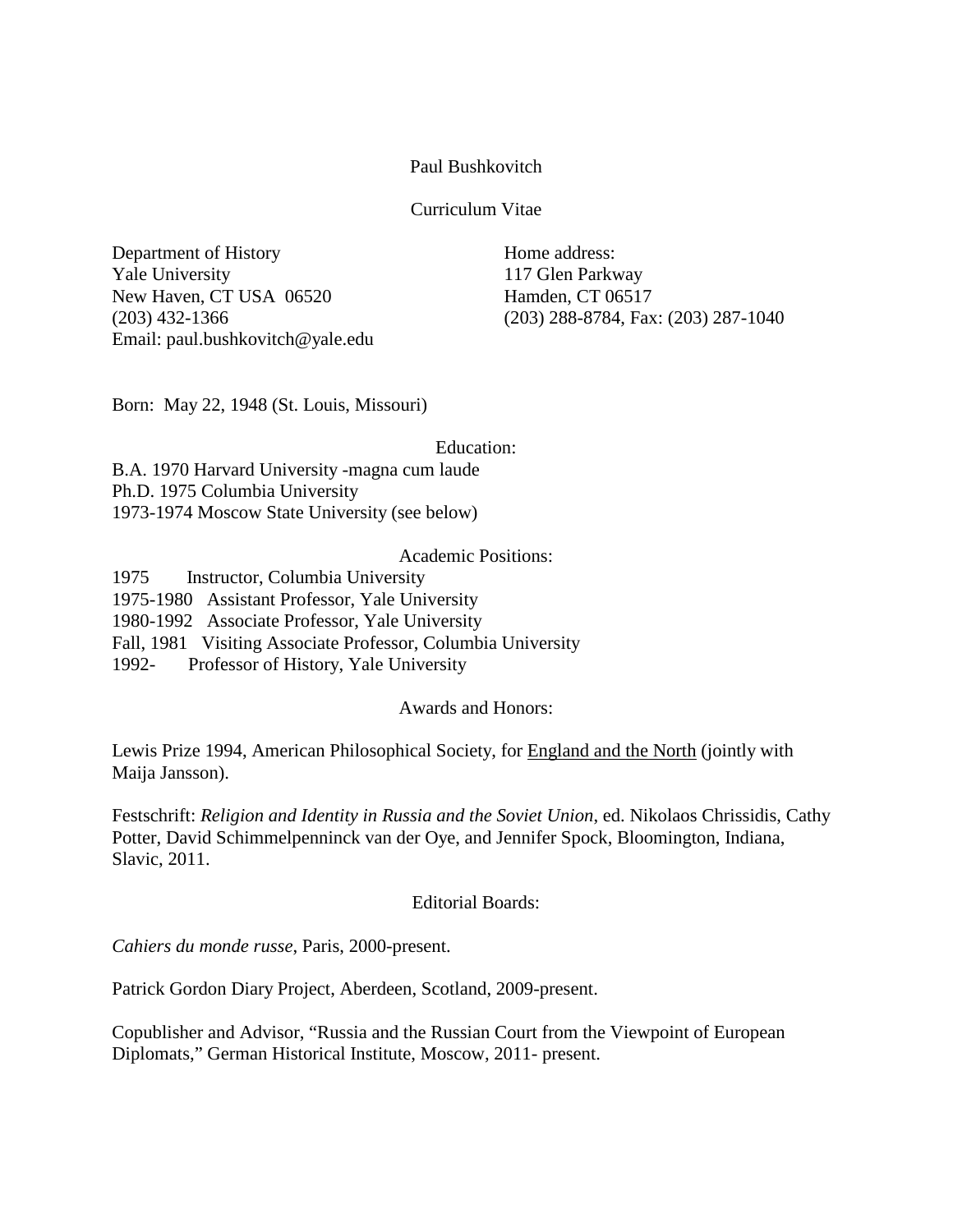Letters and Papers of Peter the Great, Russian State Archive of Ancient Documents, Moscow, 2012.

Dissertation:

"The Merchant Class of Moscow 1580-1650," Columbia University, 1975.

### Research in Progress

1. Succession to the Throne and the Problem of Absolutism in Russia 1598-1722 (book).

2. The Image of the Monarch in Russia, 900-1740 (book).

Publications:

Books:

*A Concise History of Russia*, Cambridge-New York, Cambridge University Press, 2011.

*Peter the Great: the Struggle for Power 1671-1725,* Cambridge, Cambridge University Press, 2001.

Italian translation: Lucio Angelini, trans., *Pietro il Grande: La lotta per il potere (1671-1725)*, Salerno Editrice, 2003.

Russian translation: N.L. Luzhetskaia, trans., *Петр Великий: борьба за власть (1671-1725)*, St. Petersburg, Dmitrii Bulanin, 2008.

*Peter the Great* (Rowman and Littlefield, Lanham, Maryland, 2001.

*Religion and Society in Russia: the Sixteenth and Seventeenth Centuries* (New York, Oxford University Press, 1992).

*The Merchants of Moscow 1580-1650* (New York, Cambridge University Press, 1980).

Edited Works:

Maija Jansson, N. M. Rogozhin, and Paul Bushkovitch, editors and translator, *England and the North: The Russian Embassy of 1613-1614*. (Memoirs of the American Philosophical Society 210, Philadelphia, 1994).

Ivo Banac and Paul Bushkovitch, eds., *The Nobility in Russia and East Europe*, Yale Russian and East European Publications

(collected articles with a joint preface by the editors), New Haven, 1983.

Book Chapters: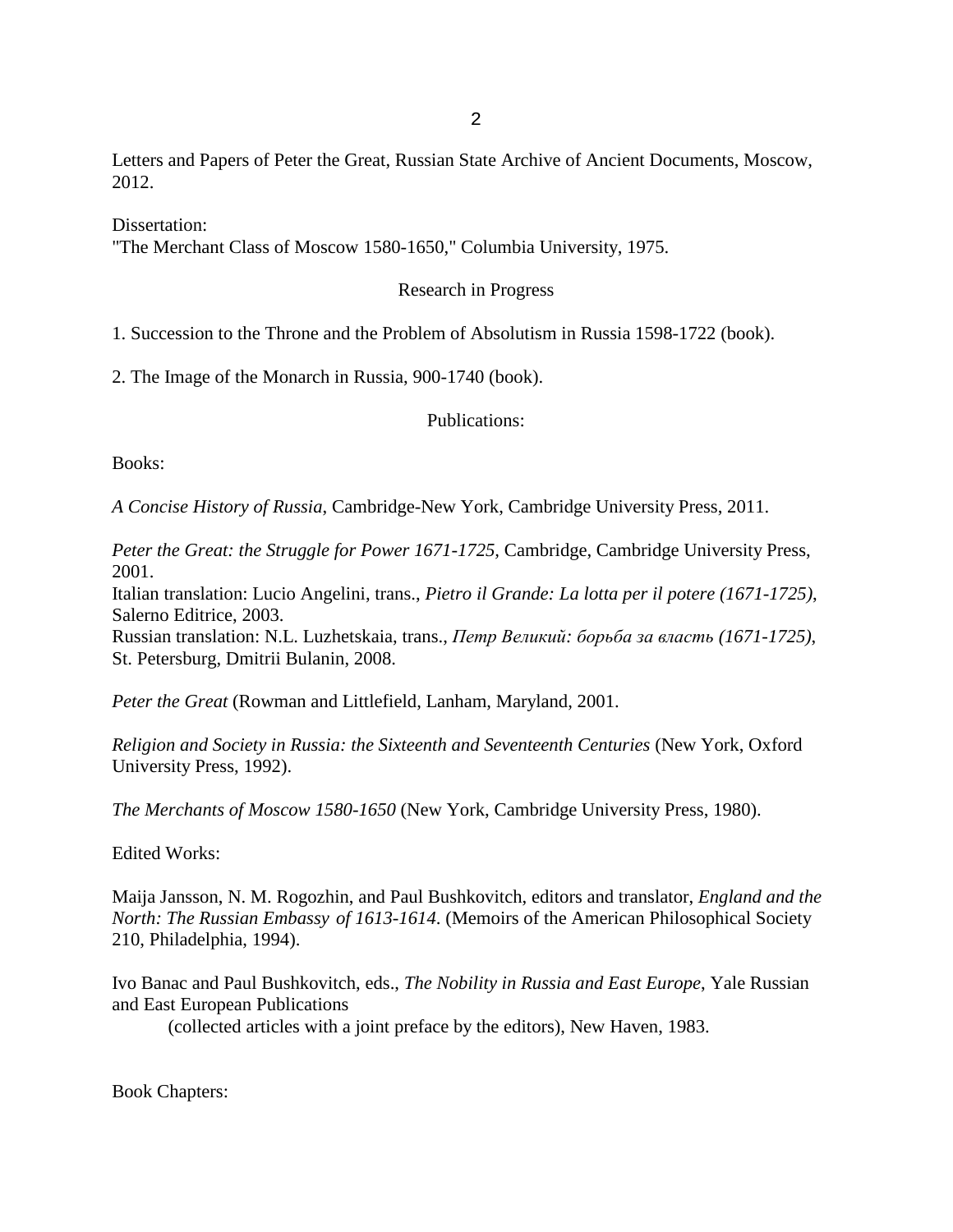1. "Russia," in Kimberly Kagan, ed., *The Imperial Moment*, Cambridge, Mass., Harvard University Press, 2010, 109-140.

2. "Peter the Great and the Northern War," In D.C. B. Lieven, ed., *Cambridge History of Russia*.vol. 2, Cambridge, 2006, 489-503.

3. "The Moscow Kremlin and its History," in Olga Dmitrieva and Natalya Abramova, eds, *Britannia and Muscovy: English Silver at the Court of the Tsars*, New Haven, 2006, 218-227.

3. "The Romanov Transformation 1613-1725," in Frederick Kagan et al. *The Military History of Tsarist Russia*, New York, Palgrave, 2001, 31-46.

Articles:

1. "Poltava's Consquences: Local Autonomy in the Russian Empire in the Reign of Peter the Great," in Serhii Plokhy ed., *Poltava 1709: The Battle and the Myth* (*Harvard Ukrainian Studies* 31, no. 1-4, 2009-2010) 135-158.

2. "Political Ideology in the Reign of Peter I: Feofan Prokopovich, Succession to the Throne and the West," in: ГИИМ: Доклады по истории 18 и 19 вв. - DHI Moskau: Vorträge zum 18. und *19. Jahrhundert*: URL: http://www.perspectivia.net/content/publikationen/vortraege-

moskau/bushkovitch\_ideology Dokument zuletzt verändert am: Apr 11, 2012 10:44 AM Zugriff vom: Apr 11, 2012.

3. "Orthodoxy and Islam in Russia 988-1725," in Ludwig Steindorff, ed., *Religion und Integration im Moskauer Russland: Konzepte und Praktiken, Potentiale und Grenzen, Forschungen zur osteuropäischen Geschichte* 76, Wiesbaden, 2010, 117-144.

4. "Patrick Gordon and Russian Court Politics," *Journal of Irish and Scottish Studies* 3 (Spring, 2010), no. 2, 1-18.

5. "Fatherland in Russian Culture 15-17<sup>th</sup> Centuries", *Journal of Ukrainian Studies* 33-34 (2008-2009), Frank Sysyn Festschrift edd. Olga Andriewsky, Zenon E. Kohut, Serhii Plokhy, and Larry Wolff, 93-103.

6. "The *Vasiliologion* of Nikolai Spafarii Milescu," *Russian History* 36 (2009) No. 1, Festschrift for Richard Hellie Part 4, edd. Lawrence N. Langer, Peter Brown, 1-15.

7. "The Roman Empire in the Era of Peter the Great," in Chester S. L. Dunning, Russell E. Martin, and Daniel Rowland, eds., *Rude and Barbarous Kingdom Revisited: Essays in Russian History and Culture in Honor of Robert O. Crummey*, Bloomington, Indiana, 2008, 155-172. 8. "Шведские источники о России 1624-1626 гг.", *Архив русской истории*, вып. 8, 2007, 359-381.

9. "Ему служат мошенники и предатели," Родина 11 (2007), 49-57.

10. "The Clergy at the Russian Court 1689-1796," in Michael Schaich, ed., *Monarchy and Religion: the Transformation of Royal Culture in Eighteenth-Century Europe*, Oxford, 2007, 105-128.

11. "A Kyivan Trebnik among Moscow Musketeers", *Harvard Ukrainian Studies* vol. 28, no. 1- 4, 2006, 397-404.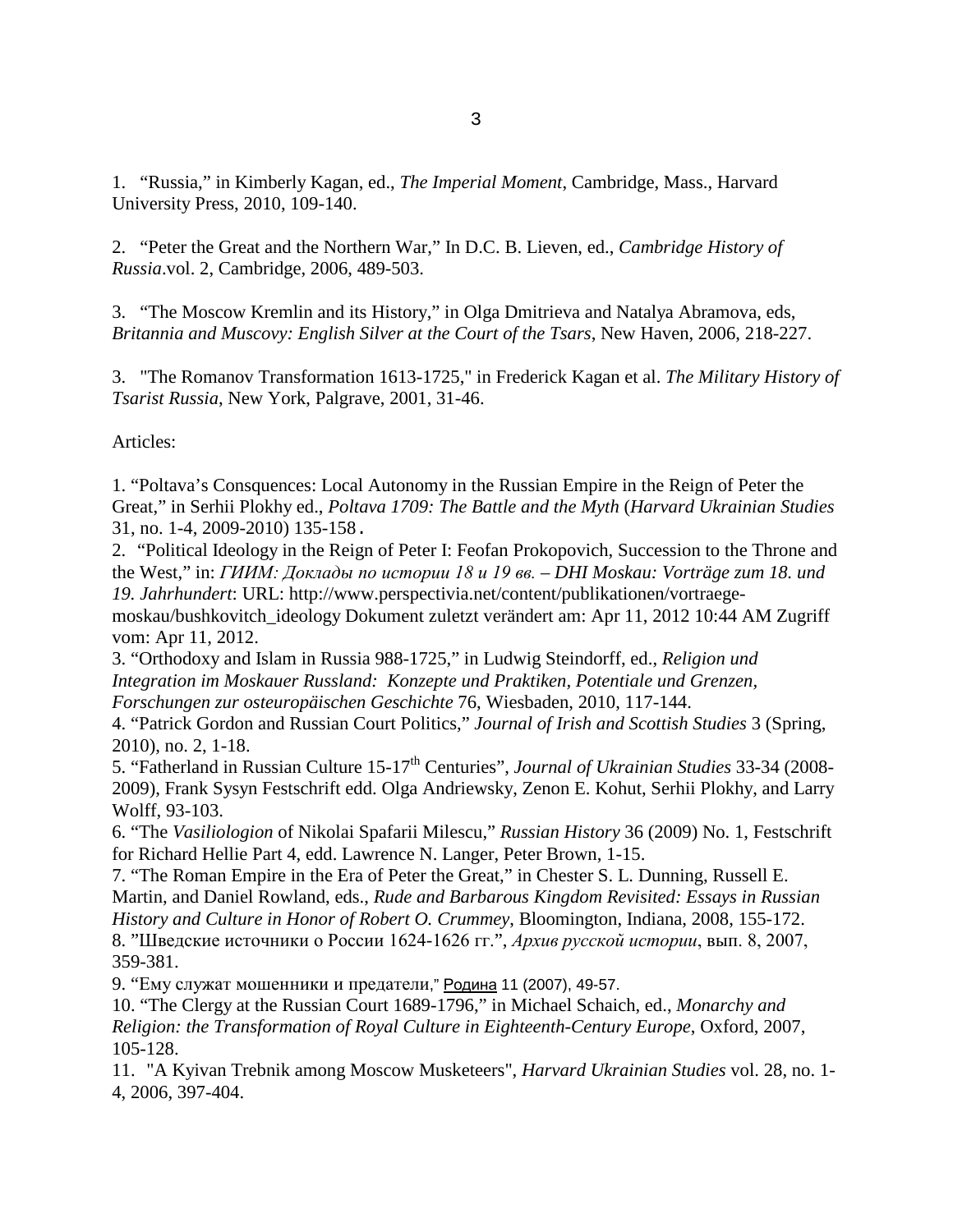12. "Popular Religion in the Time of Peter the Great," in John-Paul Himka and Andriy Z1arnyuk, eds.,*Letters from Heaven: Popular Religion in Russia and Ukraine*, Toronto, 2006, 146-164.

13. "Россия и Украинское гетманство в 1653-1725 годах," *Belorussiia i Ukraina: Istoriia i kul'tura. Ezhegodnik 2004,* Moscow, 2005, 67-92.

14. "Russian Boyars and the Ukrainian Hetmanate," *Journal of Ukrainian Studies*, vol. 29 (1/2), Summer-Winter 2004, 47-63.

15. "The Far East in the Eyes of the Russian Intelligentsia," in John W. Steinberg, Bruce W. Menning, David Schimmelpenninck van der Oye, David Wolff, Shinji Yokote, *The Russo-Japanese War in Global Perspective: World War Zero*, Leiden-Boston, 2005, 349-364.

16. "Princes Cherkasskii or Circassian Murzas; the Kabardians in the Russian Boyar Elite 1560- 1700," *Cahiers du monde russe* 45 (janvier juin 2004) pts 1-2, 9-30.

17. "Peter and the Seventeenth Century," in Jarmo Kotilaine and Marshall Poe, eds., *Modernizing Muscovy: Reform and Social Change in Seventeenth-century Russia*, London and New York, 2004, 461-476.

18. "The Politics of Command in the Army of Peter the Great," in Bruce W. Menning, David Schimmelpenninck van der Oye, ed., *Reforming the Tsar's Army: Military Innovation in Imperial Russia from Peter the Great to the Revolution*, Cambridge-Washington, DC, 2004, 253- 272.

19. "The Selection and Deposition of the Metropolitan and Patriarch of the Orthodox Church in Russia 1448-1619," in Marek Derwich and M. V. Dmitriev, eds., *Être catholique – être orthodoxe – être protestant: confessions et identities culturelles en Europe médiévale et moderne*, Opera ad historiam monasticam spectantia II, 2, Wrocław, 2003, 123-150.

20. "Православная церковь и русское национальное самосознание ХV1-ХV11 вв. [The Orthodox Church and Russian National Consciousness in the 16-17<sup>th</sup> Centuries]," *Ab Imperio* 3 (2003), 101-118.

21. "The Court of Tsar Michael in Swedish Sources," *Forschungen zur osteuropäischen Geschichte* 58 (2001), 235-242.

22. "Cultural Change among the Russian Boyars 1650-1680 New Sources and Old Problems," *Forschungen zur osteuropäischen Geschichte* 56 (2000), 91-112.

23. "Мне отмщение: новый взгляд на дело царевича Алексея [Vengeance is mine: A new view of the case of tsarevich Aleksei]," *Rodina* 9 (1999), 43-47.

24. "Power and the Historian: the Case of Tsarevich Aleksei 1716-1718 and N. G. Ustrialov 1845-1859." *Proceedings of the American Philosophical Society* 141, no. 2 (June 1997), 177- 212.

25. "Aristocratic Faction and the Opposition to Peter the Great: the 1690's." *Forschungen zur osteuropäischen Geschichte* 50 (Berlin, 1995), 80-120.

26. "The *Life of Saint Filipp*: Tsar and Metropolitan in the Late Sixteenth Century," in Michael S. Flier and Daniel Rowland, eds., *Medieval Russian Culture*, vol. 2, California Slavic Studies XIX, Berkeley, Los Angeles, London, 1994, 29-46.

27. "Максим Грек – поэт-гипербореец [Maksim the Greek as Hyperborean poet]," *Trudy otdela drevnerusskoi literatury* 47 (St. Petersburg, 1993), 215-228. [Edition of two previously unknown Greek originals of two poetic tracts by Maximos the Greek].

28. "Orthodoxy and Old Rus' in the Thought of S. P. Shevyrev," in *Forschungen zur osteuropäischen Geschichte* 46 (Berlin 1992), 203-220.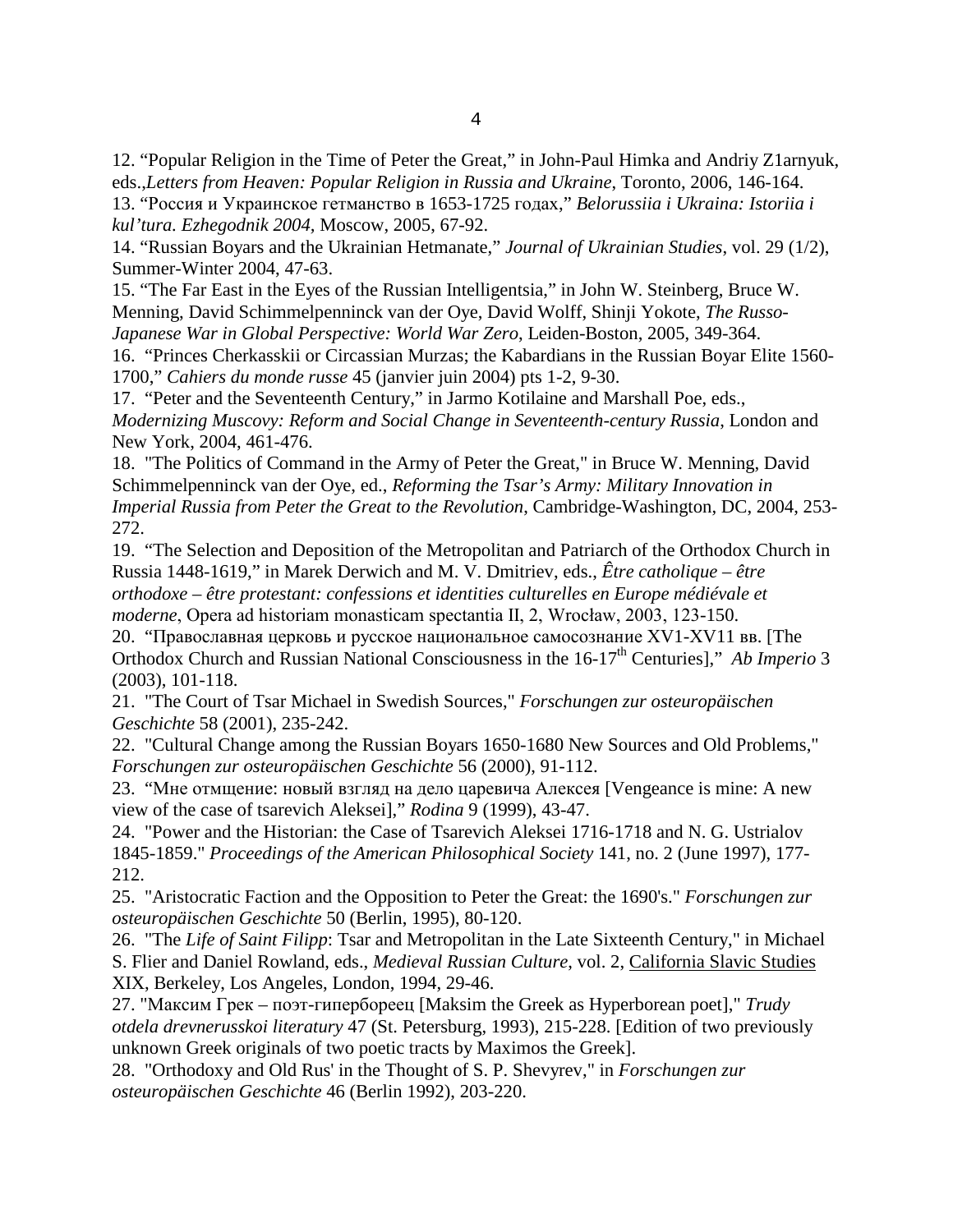29. "The Ukraine in Russian Culture 1790-1860: The Evidence of the Journals," *Jahrbücher für Geschichte Osteuropas* 39 (1991), H. 3, 339-363.

30. "The Epiphany Ceremony of the Russian Court in the Sixteenth and Seventeenth Centuries," *Russian Review* 49, no. 1 (January, 1990), 1-17.

31. "V.O. Kliuchevskii as Historian of Religion and the Church," *Canadian-American Slavic Studies* 20, nos. 3-4 (Fall-Winter 1986), 357-366.

32. "Юрай Крижанич и русское старообрядчество [Juraj Križanić and Russian Old Belief]," in *Znanstveni skup u povodu 300. obljetnice smrti Jurja Krizanića (1683-1983): Zbornik radova*  pt. 2, Zagreb, 1986, 243-254.

33. "The Formation of National Consciousness in Early Modern Russia," in Concepts of Nationhood in Early Modern Eastern Europe*, Harvard Ukrainian Studies* 10, no. 3/4, December, 1986, 355-376.

34. "The Limits of Hesychasm: Some Notes on Monastic Spirituality in Russia 1350-1500", *Forschungen zur osteuropäischen Geschichte* 38 (Berlin, 1986), 97-109.

35. "Two Unknown Greek Manuscripts of Maxim the Greek," *Jahrbücher für Geschichte Osteuropas* 32 (1984), H. 4, 559-561.

36. "Towns and Castles in Kiev Rus'," *Russian History* 7 (1980), pt. 3, 251-264.

37. "Towns, Trade and Artisans in Seventeenth Century Russia: the View from Eastern Europe," *Forschungen zur osteuropäischen Geschichte* 27 (Berlin, 1980), 215-232.

38. "Taxation, Tax-farming and Merchants in Sixteenth Century Russia," *Slavic Review* 37 (September, 1978), no. 3, 381-398.

39. "Urban Ideology in Medieval Novgorod: an Iconographic Approach," *Cahiers du monde russe et soviétique* 16 (1975), pt. 1, 19-26.

40. "Rus' in the Ethnic Nomenclature of the *Povest' vremennykh let*," *Cahiers du monde russe et soviétique* 12 (1971), pt. 3, 296-306.

Review Essays

1. P. V. Sedov, *Zakat Moskovskogo tsarstva: Tsarskii dvor kontsa XVII veka*,; Ol'ga Novokhatko, *Razriad v 185 godu* ;I. A. Buseva-Dvydova, *Kul'tura i iskusstvo v epokhu peremen: Rossiia semnadtsago stoletiia* ; L. I. Sazonova, *Literaturnaia kul'tura Rossii: Rannee Novoe vremia*, Kritika 11, 1 (2010). 161-172.

2.*"Zhitie mitropolita Filippa: Issledovanie i teksty*, and: *Sviataia Rus': Agiografiia, istoriia, ierarkhiia*," Kritika 9, 2 [\(Spring 2008\)](http://muse.jhu.edu/journals/kritika/toc/kri.9.2.html), 449-456.

3. " The Monarch and the State in 18th Century Russia." *Kritika* 4, 4 (Fall, 2003), 931-41.

4. "A New Look at Kiev Rus'" (review article), *Canadian-American Slavic Studies* 10 (fall 1976), pt. 3, 426-430.

5. "Polish Urban History" (review article), *Polish Review* 17 (1973), p. 3, 86-98.

Reviews (selected):

1. Brian Davies, *State Power and Community in Early Modern Russia: The Case of Kozlov, 1635–1649*. Basingstoke, UK, 2004; and Ol´ga Kosheleva, *Liudi Sankt-Peterburgskogo ostrova petrovskogo vremeni*. Moscow, 2004; Kritika 7, 3 (Summer 2006): 651–55.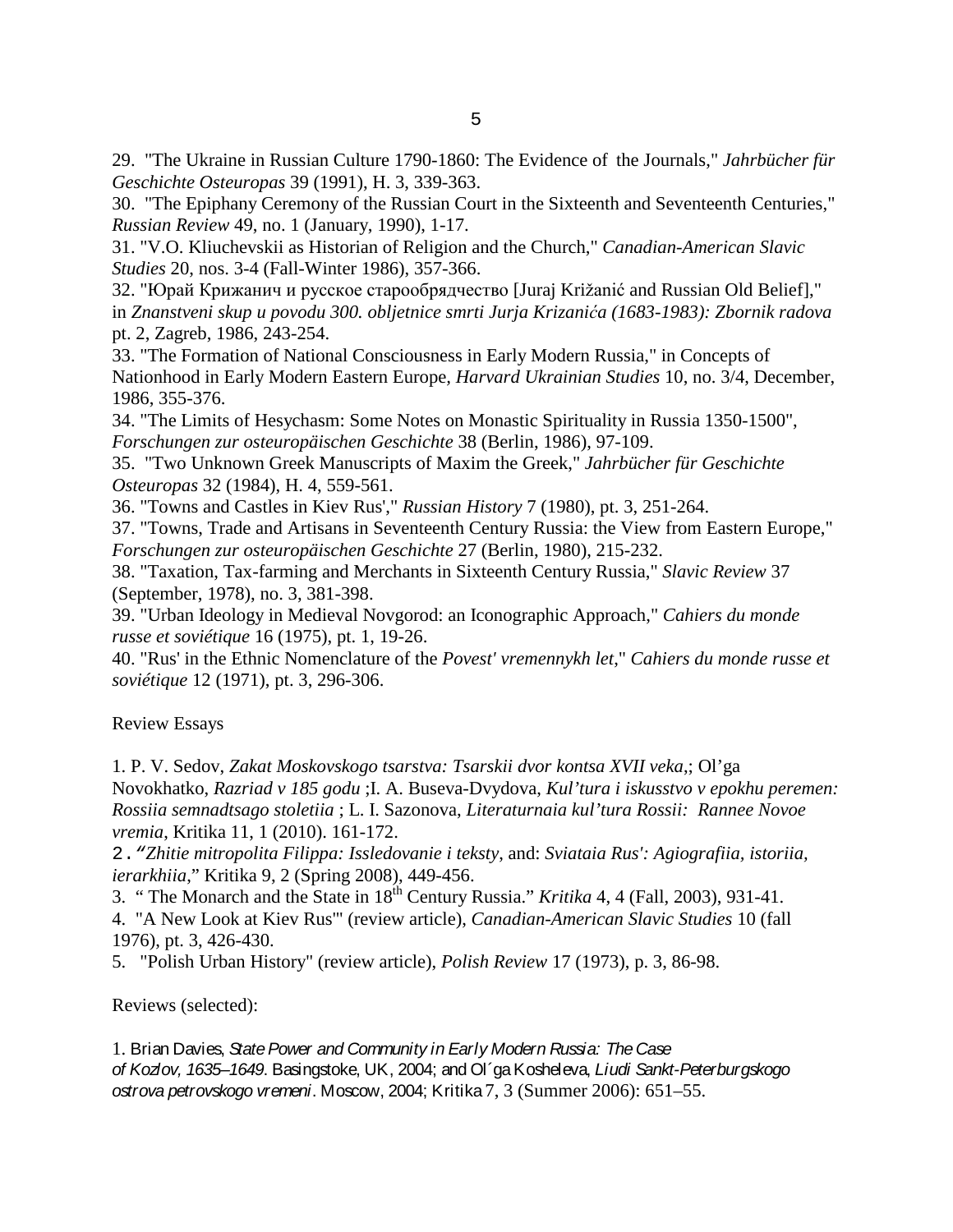2. Giovanna Siedina, ed. *Mazepa e il suo tempo: Storia, cultura, società / Mazepa and His Time: History, Culture, Society.* Allessandria: Edizioni dell'Orso, 2004. *Journal of Ukrainian Studies* 33-34 (2008-2009), 516-518.

3. N. V. Sinitsyna, *Tretii Rim,* Moscow, 1998, *Kritika*, 1(2) (Spring, 2000), 391-399.

4. Gasparov, Boris, and Raevsky-Hughes, Olga eds., Christianity and the Eastern Slavs, vol. 1, Slavic Cultures in the Middle Ages, California Slavic Studies 16, Russian Review 54/2 (April 1995), 288-289.

5. Stephen Velychenko, National History as Cultural Process, Edmonton, 1992, American Historical Review (April, 1995), 552-553.

6. Istochniki po istorii russkogo obshestvennogo soznania perioda feodalizma, Novosibirsk, 1986, Jahrbücher für Geschichte Osteuropas 36 (1988), H. 4, 626.

7. V. V. Doroshenko, Torgovlia i kupechestvo Rigi v XVII veke, American Historical Review 92, no. 5 (December, 1987), 1226.

8. Philip Longworth, Alexis, Tsar of all the Russias, Harvard Ukrainian Studies 10, no. 1/2 (June, 1986), 257-258.

9. Ekkehard Klug, *Das Fürstentum Tver (1247-1485): Aufstieg, Selbstbehauptung und Niedergang*, Forschungen zur osteuropäischen Geschichte 37 (1985), Jahrbücher für Geschichte Osteuropas 35 (1987), H. 2, 253-254.

10. Richard Hellie, Slavery in Russia 1450-1725, International Labor and Working Class History 31 (Spring, 1987), 138-140.

11. "The Kiev Mohyla Academy", A Special Issue Commemorating the 350th Anniversary of its Founding (1632), Harvard Ukrainian Studies 8, no 1/2 (June 1984), Modern Greek Studies Yearbook, 2, 1986, 333-334.

12. Henryk Paszkiewicz, The Rise of Moscow's Power, International History Review, 8, no. 3 (August, 1986), 450-451.

13. Gerhard Podskalsky, Christentum und theologische Literatur in der Kiever Rus' (988-1237), Harvard Ukrainian Studies IX, no. 1/2 (June 1985), 208-209.

14. John Meyendorff, Byzantium and the Rise of Russia, Russian Review 41 (April, 1982), no. 2, 198-199.

15. Handbuch der Geschichte Russlands, vol. 1, 3-5, Russian History 8 (1981), pt. 3, 413-414.

16. Samuel H. Baron, Muscovite Russia: Collected Essays, Russian Review 40 (October, 1981), no. 4, 442.

17. Hugh F. Graham, trans., The Moscovia of Antonio Possevino, S.J., Russian History 6 (1979) pt. 1, 115.

18. A. L. Shapiro, Problemy sotsial'no-ekonomicheskoi istorii Rusi XIV-XVI vv., Russian Review 38 (October, 1979), no. 4, 474-475.

19. Walenty Rozdzieski, Officina Ferraria, Slavic Review 37 (June, 1978) 321-322.

20. Hartmut Rüss, Adel und Adelsopposition im Moskauer Staat, and Wolfgang Knackstedt, Moskau: Studien zur Geschichte einer mittelalterlichen Stadt, Russian History 4 (1977), pt. 1,

66-68.

21. H.-J. Torke, Die Staatsbedingte Gesellschaft im Moskauer Reich, Russian History 3, pt. 2 (1976), 247-248.

Grants: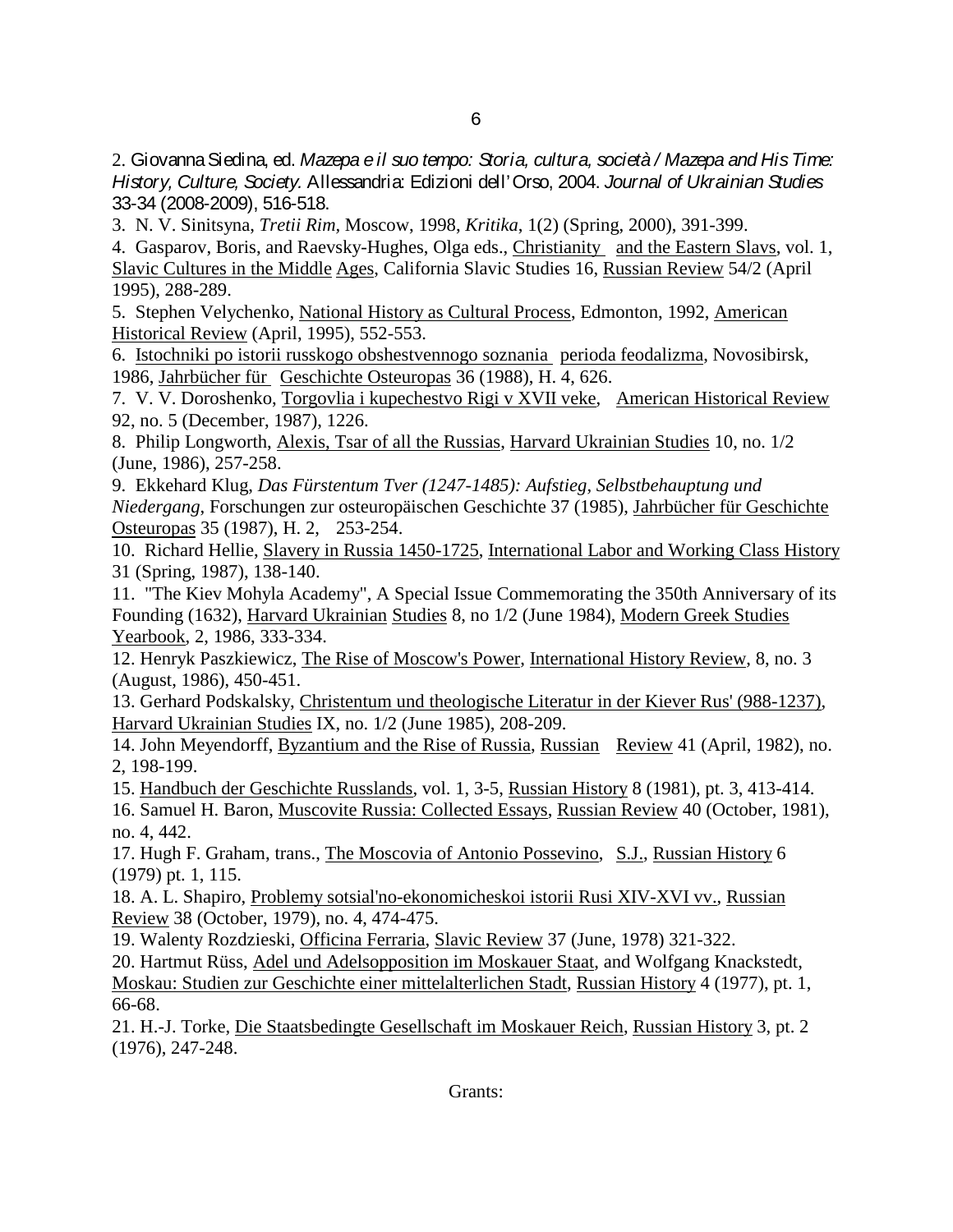Participant US-USSR Cultural Exchange at Moscow State University, 1973-1974 Participant, IREX Exchange at Moscow State University, 1979-1980 (Fulbright and ACLS grants). NEH Summer Grant 1981 A. Whitney Griswold research grant, 1976, 1983, 1985, 1987. ACLS travel grant (Krizanic Conference, Zagreb, Yugoslavia, August, 1983) Yale Center for International and Area Studies research grant 1984, 1985, 1988, 1990, 1992. Enders Fund research grant, 1987. American Philosophical Society research grant 1988. IREX research grant, USSR/Russia, fall, 1989, 1993, 1997. Scandinavian-American Foundation, 1992. DAAD, Berlin and Dresden, 1995 Carnegie Professor to the Scottish Universities, fall 2005 (Aberdeen)

### Invited Lectures:

University of Michigan at Ann Arbor Russian History Group, October, 2012 (Succession and Absolutism in Russia)

Deutsches Historisches Institut, Moscow, December, 2010 (Feofan Prokopovich and Absolutism).

Istituto Italiano per gli studi filosofici, Naples (2002, three lectures on Peter the Great).

Smithsonian Institution, Washington, DC (2003, four lectures on Peter the Great).

Vassar College, (November, 2003. "Peter and His City" for art exhibition, "Art from St. Petersburg).

Ecole des hautes études en sciences sociales, Paris 1999 (four lectures on Peter the Great).

### Conferences, Papers:

Paper, "Merchants and Trade in Seventeenth Century Russia," American Historical Association, Dallas, December, 1977

Paper, "The History of the Russian City in the East European Context," Fourth Conference on Old Russian History, Berlin, June 1978 (published).

Paper, "Towns and Castles in Kievan Rus'," AAASS, October, 1978 (published).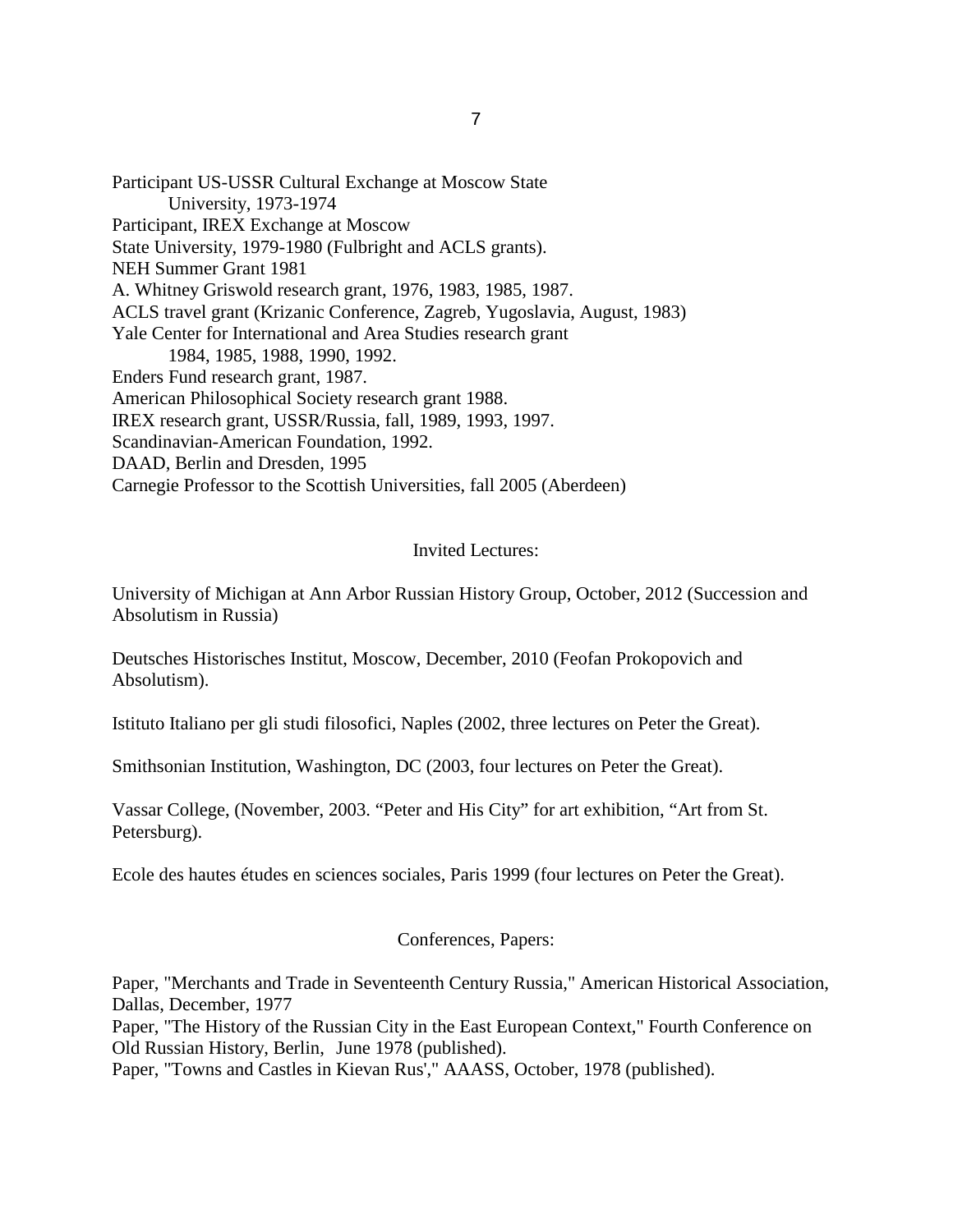Paper, "Current Soviet Interpretations of Russian History in the Sixteenth and Seventeenth Centuries," Conference on Recent Developments in Soviet Social Sciences and Humanities, Stanford University, June, 1979

Paper, "The Translation of Byzantine Monasticism," AAASS, October, 1981

Paper, "Iurai Krizhanich i russkoe staroobriadchestvo (Juraj Krizanić and Russian Old Belief), conference on the life and work of Juraj Krizanić, Yugoslav Academy of Sciences, Zagreb, Yugoslavia, September, 1983.

Paper, "The Limits of Hesychasm: Some Notes on Monastic Spirituality in Russia 1350-1500," Fifth Conference on Old Russian History, Klagenfurt, Austria, August, 1984

Paper, "The Ukraine in Russian Culture, 1800-1855," Conference on Ukrainian-Russian Literary Relations, November, 1985.

Paper, "Orthodoxy and Old Rus' in the Thought of S. P. Shevyrev," Sixth Conference on Old Russian History, New Haven, Connecticut, April, 1988.

Paper, "The Epiphany Ceremony in the Russian Court in the Sixteenth Century," AAASS Conference, Honolulu, Hawaii, November, 1988.

Paper, "The Life of Metropolitan Filipp," Conference on History and Literature of Old Russia, UCLA, 1990.

Paper, "Aristocratic Faction and Opposition to Peter the Great." Seventh Conference on Old Russian History, Berlin, 1992.

Paper, "The Politics of Command in Peter's Army," Conference on "Reforming the Tsar's Army," Smithsonian Institution, Oct. 31-Nov. 1-1997.

Paper, "Cultural Change among the Russian Boyars 1655-1680" Berlin Conference on Old Russian History, 1998.

Paper, "Aristocratic Opposition to Peter the Great", Conference "Historical Science on the Eve of the Third Millenium," Tiumen', Russia, April 27-28, 2000.

Smithsonian Institution, One-Day Seminar on Peter the Great, 2002.

Commentator, Memory and Russian History, European University of ST. Petersburg, 2007. Paper, "Islam and Orthodoxy in Russia to 1700" Conference on Old Russian History, Kiel, Germany, May, 2008.

Paper, "New Texts and New Words: Russian Political Culture at the End of the Seventeenth Century," AAASS Convention, Philadelphia, November 20-23, 2008.

Paper, "The Gordon Diary and Russian Court Politics," Conference on Patrick Gordon, Aberdeen Scotland, May 2009.

Paper, "Vizantiiskie vasilevsy na stenakh kremlevskogo dvortsa," Conference, Elita, vlast'i obshchestva v Rossii XV-XIX vv., Kremlin Museum/Russian Academy of Sciences, June, 2009. Paper, Poltava in European Context, Poltava conference, HURI, Nov. 10-11, 2009.

Participant, Poltava Roundtable, AAASS Convention, Boston, Nov. 12, 2009.

Paper: "Was Russia an Elective Monarchy?," VIII ICCEES World Congress in Stockholm, Sweden, July 2010.

Commentator, "What was the Soviet Union?" Conference, Wesleyan University, Oct. 20-21, 2011.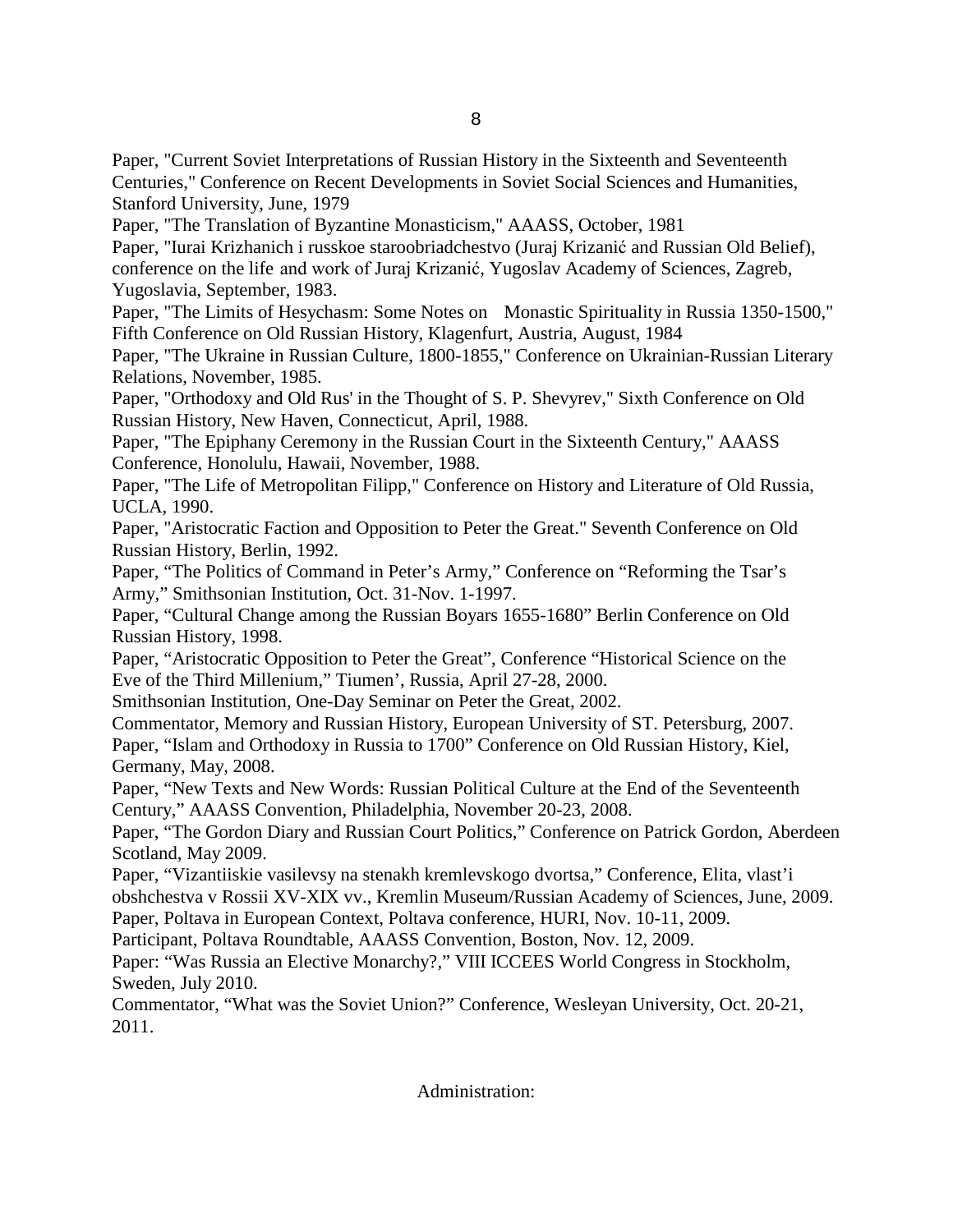Director of Senior Essay Program, History Department, 1976-1978 Director of Undergraduate Studies, History Department, 1978-1979 History Departmental Advisor to Undergraduate Majors, Davenport College, 1977-1979, 1980-1987. Director of Graduate Studies, Soviet and East European Studies Program, 1981-1983, 1984-1985, 1990-1991, 2001-2005 Acting Chairman, Soviet and East European Studies Program, 1983-1984, 1992. Chairman, Soviet and East European Studies Department, 1986-1989. Chairman, History Department, Yale University, 1992-1996. Director, Senior Essay Program, History Department, 2006-2008.

University Committees and Service:

Senior Essay Prize Committee, spring 1976 Course Committee, History Department, 1976-1979 Committee on the Undergraduate Program, 1976-1979 History Department Advisory Commitee 1980-1981 History Department Graduate Curriculum Commitee, 1983-1984 Member, Council on Russian/Soviet and East European Studies, 1977-1979, 1980-present Yale-Moscow University Exchange Committee 1988-1992 Fellow of Davenport College, 1976-present Davenport College Seminar Commitee 1976-1977 Honorary Degrees Committee, 1978-1979 Committee on the Economic Status of the Faculty, 1980-1984 Committee on Honors and Academic Standards, fall, 1985, 1986-1988 Course of Study Committee, Yale College, 1988, 2009-2011 History Department Mentoring Committee 2007-2008, 2009-2010 Chair, Course of Study Committee, Yale College, 2012

Professional service.

ACLS, reader for grant applications in history from the Ukraine , 2000-2003

Teaching:

Columbia:

History of Early Modern Europe (undergraduate), Seminar in Russian History to 1725 (graduate).

Yale: undergraduate: